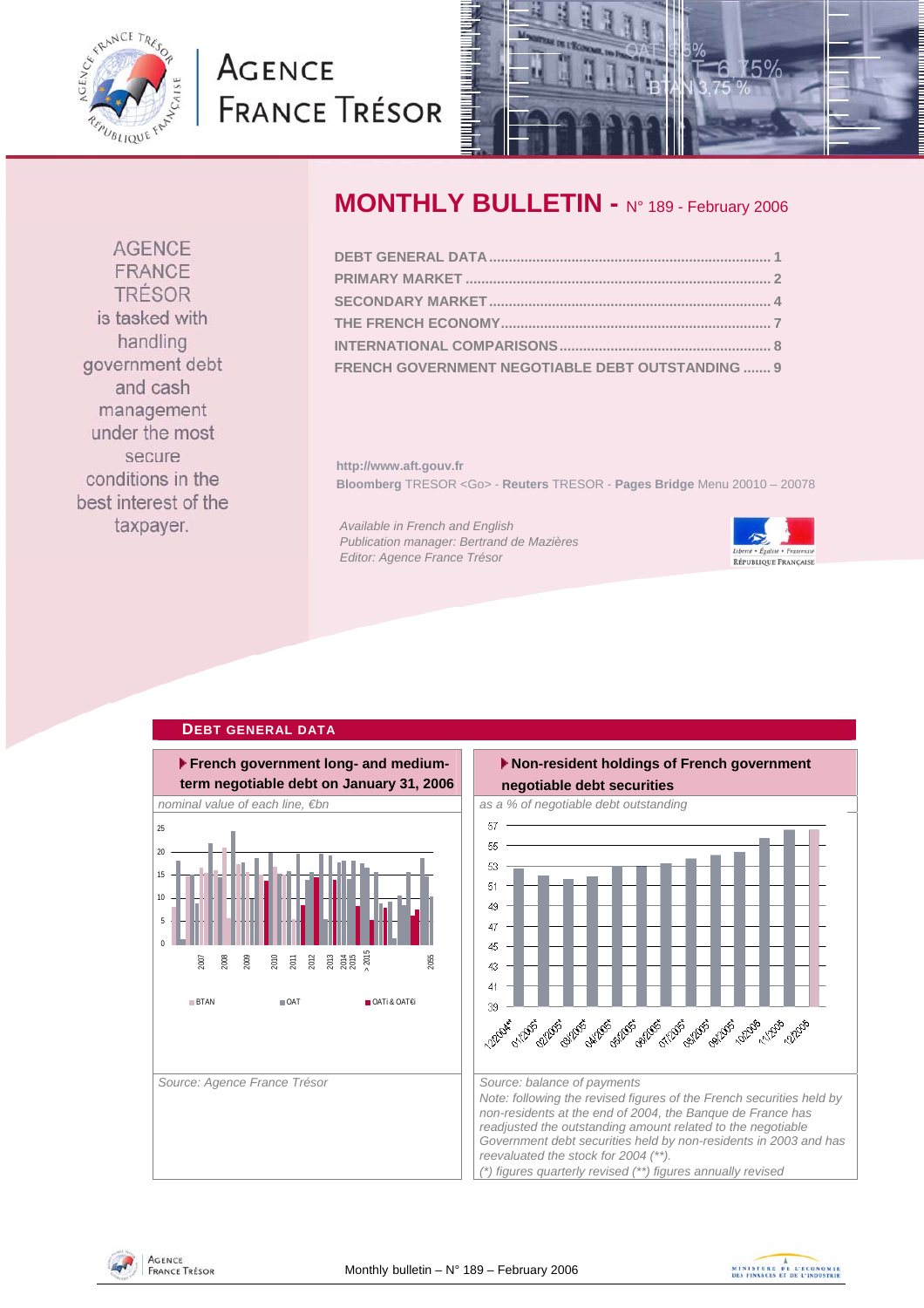#### <span id="page-1-0"></span>**PRIMARY MARKET**

|                                                       | Auction indicative calendar  |   |    |            |       |  |                                |            |  |
|-------------------------------------------------------|------------------------------|---|----|------------|-------|--|--------------------------------|------------|--|
|                                                       |                              |   |    | <b>BTF</b> |       |  | <b>BTAN / index linked OAT</b> | <b>OAT</b> |  |
| February 2006                                         | auction date                 | 6 | 13 | 20         | 27    |  | 16                             | L          |  |
|                                                       | settlement date              | 9 | 16 | 23         | 2 Mar |  | 21                             |            |  |
| March 2006                                            | auction date                 | 6 | 13 | 20         | 27    |  | 16                             |            |  |
|                                                       | settlement date              | 9 | 16 | 23         | 30    |  | 21                             |            |  |
| anticipated or delayed auctions (bank holidays, etc.) |                              |   |    |            |       |  |                                |            |  |
|                                                       | Source: Agence France Trésor |   |    |            |       |  |                                |            |  |







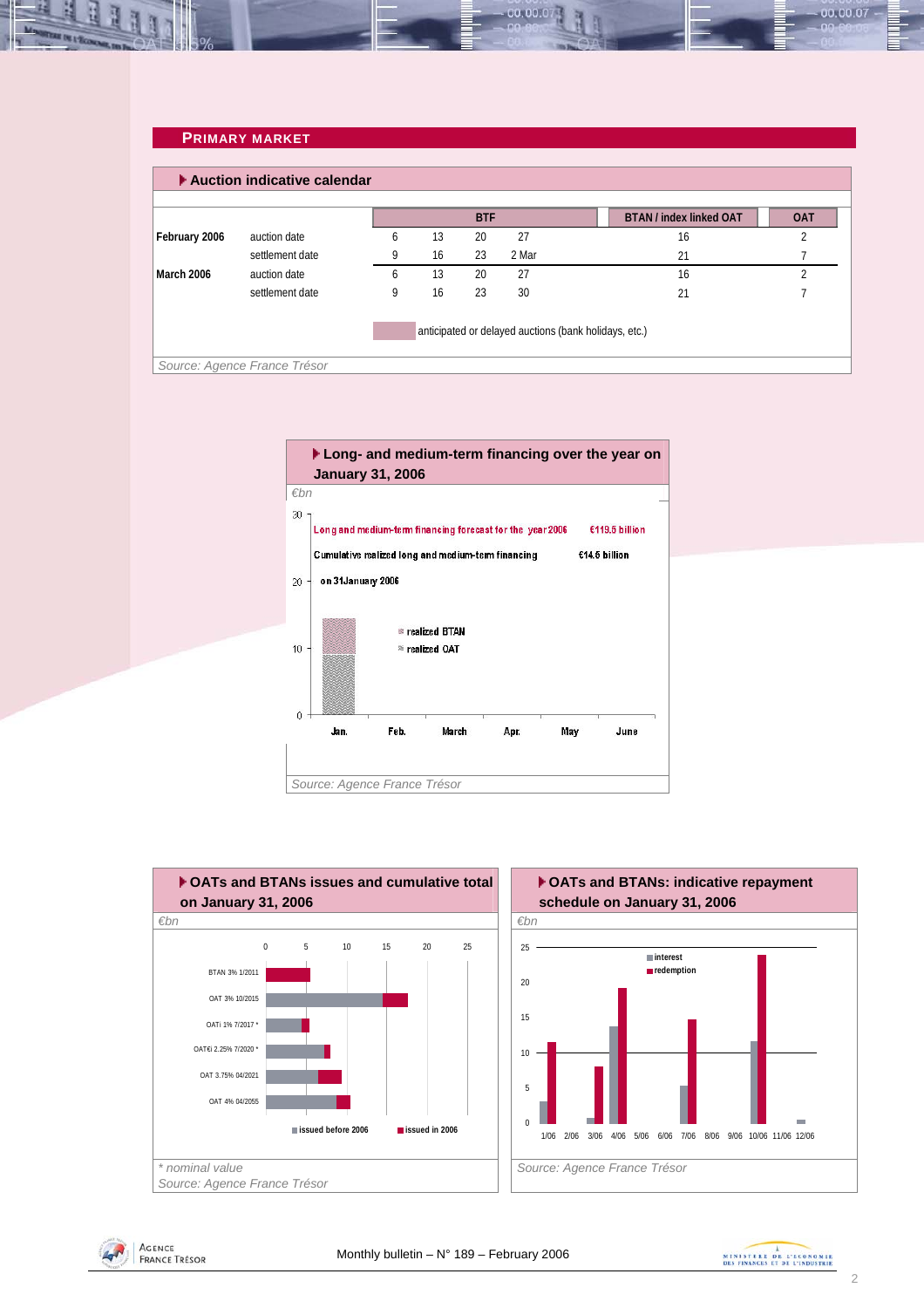### **OAT and BTAN auctions – January 2006**

|                               | OAT 10 years | OAT 15 years                           | OAT 50 years             | <b>BTAN 5 years</b>                    | OATi 10 years | OAT€i 15 years                         |
|-------------------------------|--------------|----------------------------------------|--------------------------|----------------------------------------|---------------|----------------------------------------|
|                               | 10/25/2015   | 4/25/2021                              | 4/25/2055                | 1/12/2011                              | 7/25/2017     | 7/25/2020                              |
|                               | 3.00%        | 3.75%                                  | 4.00%                    | 3.00%                                  | 1.00%         | 2.25%                                  |
| <b>Auction date</b>           | 1/5/2006     | 1/5/2006                               | 1/5/2006                 | 1/19/2006                              | 1/19/2006     | 1/19/2006                              |
| Settlement date               | 1/10/2006    | 1/10/2006                              | 1/10/2006                | 1/24/2006                              | 1/24/2006     | 1/24/2006                              |
| Amount announced              |              | $\leftarrow 6,000-6,500$ $\rightarrow$ |                          | $\leftarrow$ 5,000-5,500 $\rightarrow$ |               | $\leftarrow$ 1 300-1 800 $\rightarrow$ |
| Bid amount                    | 7,340        | 5,020                                  | 3,150                    | 10,615                                 | 1,615         | 1,226                                  |
| Amount served                 | 3,004        | 2,215                                  | 1,250                    | 5,452                                  | 765           | 611                                    |
| of which: NCTs before auction | 0            | 0                                      | 0                        | 41                                     | 0             | 6                                      |
| NCTs after auction            | 19           | 579                                    | 383                      | $\Omega$                               | $\mathbf 0$   | $\mathbf{0}$                           |
| <b>Total issued amount</b>    | 3,023        | 2,794                                  | 1,633                    | 5,452                                  | 765           | 611                                    |
| Bid-to-cover ratio            | 2.44         | 2.27                                   | 2.52                     | 1.95                                   | 2.11          | 2.01                                   |
| Weighted average price        | 97.53%       | 103.06%                                | 109.45%                  | 99.63%                                 | 97.14%        | 111.98%                                |
| Yield to maturity             | 3.30%        | 3.49%                                  | 3.59%                    | 3.08%                                  | 1.27%         | 1.34%                                  |
| Indexation coefficient*       | ٠            | ٠                                      | $\overline{\phantom{a}}$ | ٠                                      | 1.00606       | 1.04843                                |

00.00.0

*Source: Agence France Trésor* 

*<u>All Contractors</u>* 

لخل

| <b>ETF auctions - January 2006</b> |            |            |            |            |
|------------------------------------|------------|------------|------------|------------|
| $\epsilon$ m                       |            |            |            |            |
|                                    | <b>BTF</b> | <b>BTF</b> | <b>BTF</b> | <b>BTF</b> |
|                                    | 1 month    | 3 month    | 6 month    | 1 year     |
| <b>Auction date</b>                |            | 1/2/2006   |            | 1/2/2006   |
| Settlement date                    |            | 1/5/2006   |            | 1/5/2006   |
| Maturity                           |            | 4/6/2006   |            | 12/21/2006 |
| Total issued amount                |            | 1,955      |            | 2,089      |
| Weighted average rate              |            | 2.377%     |            | 2.715%     |
| <b>Auction date</b>                |            | 1/9/2006   | 1/9/2006   |            |
| Settlement date                    |            | 1/12/2006  | 1/12/2006  |            |
| Maturity                           |            | 4/6/2006   | 7/20/2006  |            |
| <b>Total issued amount</b>         |            | 1.901      | 1,903      |            |
| Weighted average rate              |            | 2.354%     | 2.501%     |            |
| <b>Auction date</b>                |            | 1/16/2006  |            | 1/16/2006  |
| Settlement date                    |            | 1/19/2006  |            | 1/19/2006  |
| Maturity                           |            | 4/20/2006  |            | 1/18/2007  |
| <b>Total issued amount</b>         |            | 1,995      |            | 1,936      |
| Weighted average rate              |            | 2.378%     |            | 2.688%     |
| <b>Auction date</b>                |            | 1/23/2006  | 1/23/2006  |            |
| Settlement date                    |            | 1/26/2006  | 1/26/2006  |            |
| Maturity                           |            | 4/20/2006  | 7/20/2006  |            |
| <b>Total issued amount</b>         |            | 1,806      | 1,801      |            |
| Weighted average rate              |            | 2.378%     | 2.524%     |            |
| <b>Auction date</b>                |            | 1/30/2006  |            | 1/30/2006  |
| Settlement date * in February      |            | 2/2/2006   |            | 2/2/2006   |
| Maturity                           |            | 5/4/2006   |            | 1/18/2007  |
| <b>Total issued amount</b>         |            | 1,804      |            | 1,632      |
| Weighted average rate              |            | 2.411%     |            | 2.744%     |

*Source: Agence France Trésor* 



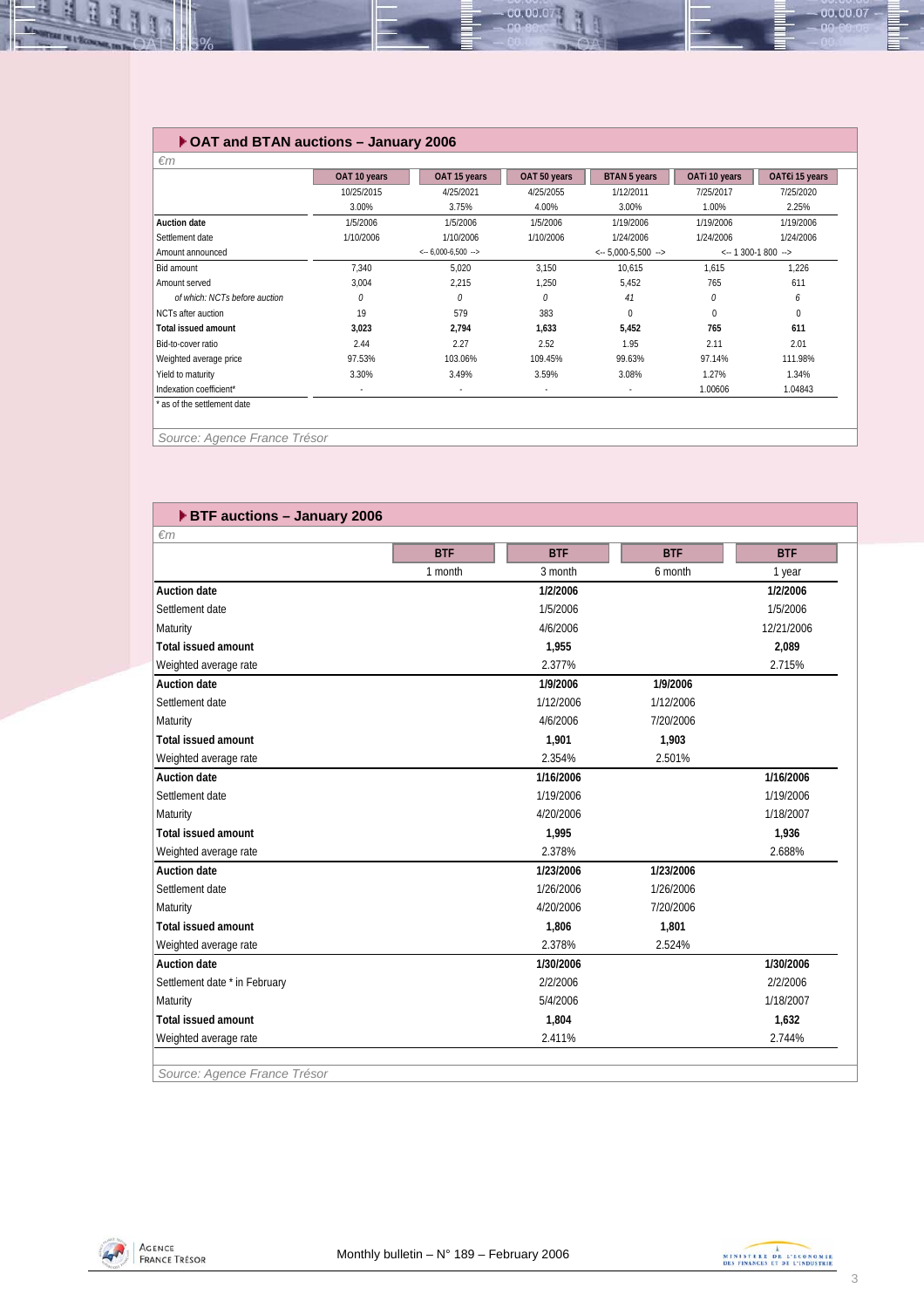<span id="page-3-0"></span>



ma.<br>Kabupatèn Sulawang Kabupatèn Sulawang Kabupatèn Sulawa Pada Sulawa Pada Sulawa Sulawa Sulawa Sulawa Sulawa<br>Kabupatèn Sulawa Sulawa Sulawa Sulawa Sulawa Sulawa Sulawa Sulawa Sulawa Sulawa Sulawa Sulawa Sulawa Sulawa S

ŤŤ Ť

 $\frac{1}{1}$ 

ΤŤ

i i

Ħ

îή

iί

i i

π÷

ÎΪ

 $\frac{1}{2}$  .  $\mathbb{I}$ 

Τ

 $\frac{1}{1}$ 

i i

-i ÷.

÷. ÷. **third quarter 2005** 30 7 9  $\overline{\mathfrak{z}}$ insurance companies credit institutions  $\Box$  UCITS  $\Box$  other non-resident investors

*(1) difference between the yield of the OAT 4% April 2013 and the yield of the OATi 2.5% July 2013 (2) difference between the yield of the OAT 5% April 2012 and the yield of the OAT€i 3% July 2012 (3) difference between the yield of the OAT 5.5% April 2029 and the yield of the OATi 3.4% July 2029 (4) difference between the yield of the OAT 5.75% October 2032 and the yield of the OAT€i 3.15% July 2032* 

| 1/1/04 | 4/1/04 |                                            | 7/1/04 10/1/04 | 1/1/05 | 4/1/05                                               | 7/1/05 10/1/05 | 1/1/06 |
|--------|--------|--------------------------------------------|----------------|--------|------------------------------------------------------|----------------|--------|
|        |        | France 10 years (1)<br>France 30 years (3) |                |        | - Euro zone 10 years (2)<br>- Euro zone 30 years (4) |                |        |

ïΪ ÷ ֒.

ïί

ïΪ

îή i i

j. ÷i

*Source: Bloomberg* 

 $\blacksquare$ 

ïί

ïί

iή

1.1 1.3 1.5 1.7 1.9 2.1

| $\blacktriangleright$ Negotiable government debt and swaps |         |          |          |          |         |          |          |  |  |
|------------------------------------------------------------|---------|----------|----------|----------|---------|----------|----------|--|--|
| $\varepsilon$ bn                                           |         |          |          |          |         |          |          |  |  |
|                                                            | end     | end      | end      | end      | end     | December | January  |  |  |
|                                                            | 2000    | 2001     | 2002     | 2003     | 2004    | 2005     | 2006     |  |  |
| Negotiable government debt                                 |         |          |          |          |         |          |          |  |  |
| outstanding                                                | 616     | 653      | 717      | 788      | 833     | 877      | 879      |  |  |
| <b>OAT</b>                                                 | 419     | 443      | 478      | 512      | 552     | 593      | 602      |  |  |
| <b>BTAN</b>                                                | 154     | 158      | 151      | 167      | 184     | 189      | 183      |  |  |
| <b>BTF</b>                                                 | 43      | 52       | 88       | 109      | 97      | 95       | 95       |  |  |
| Swaps outstanding                                          | III     | 37       | 61       | 61       | 61      | 52       | 54       |  |  |
| Average maturity of the negotiable debt                    |         |          |          |          |         |          |          |  |  |
| before swaps                                               | 6 years | 6 years  | 5 years  | 5 years  | 6 years | 6 years  | 6 years  |  |  |
|                                                            | 64 days | 47 days  | 343 days | 297 days | 79 days | 267 days | 315 days |  |  |
| after swaps                                                | III     | 5 years  | 5 years  | 5 years  | 6 years | 6 years  | 6 years  |  |  |
|                                                            | III     | 358 days | 266 days | 235 days | 33 days | 228 days | 278 days |  |  |



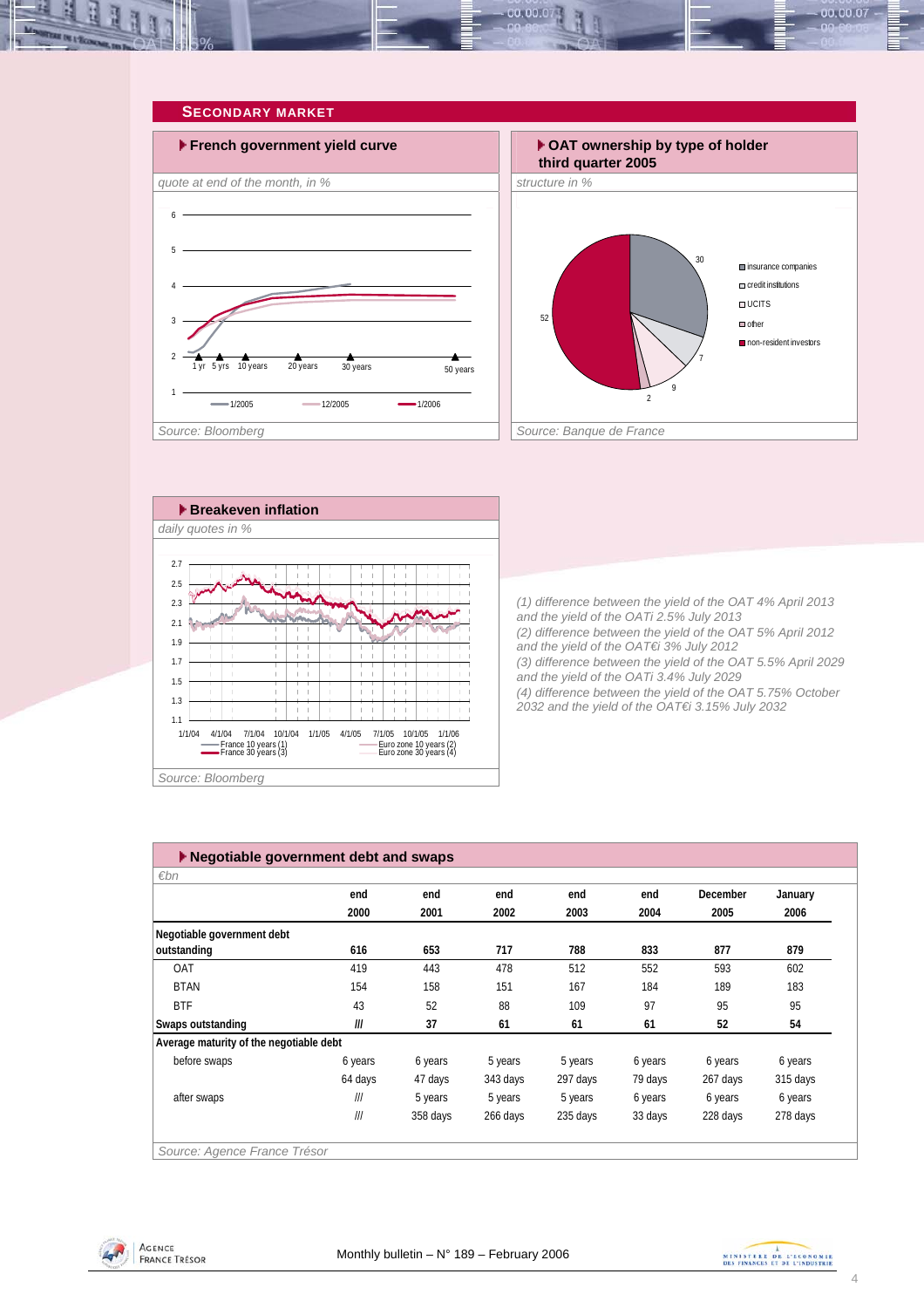

00.00.C







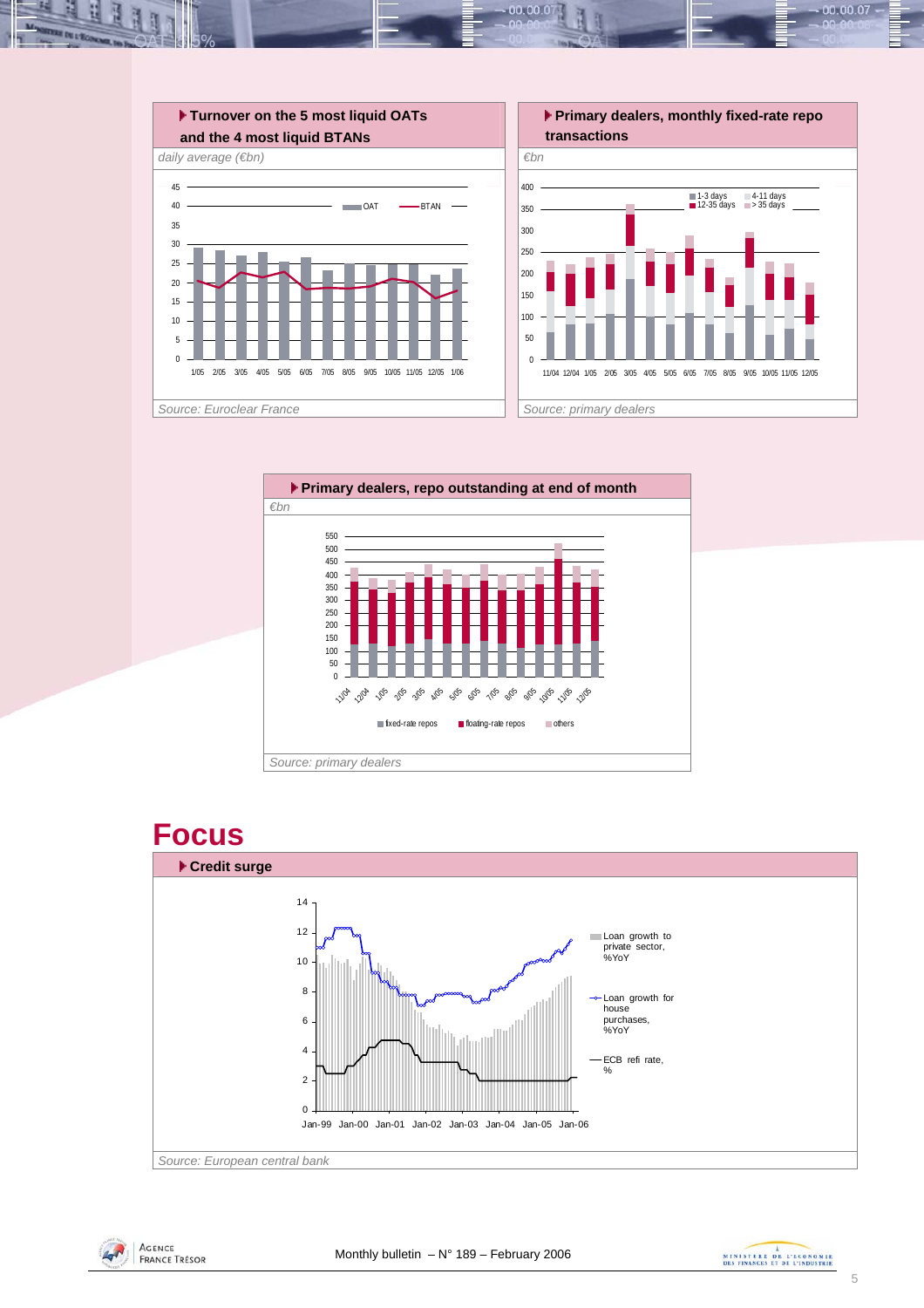## Will the ECB lean against the housing market?

Recent economic indicators have on balance confirmed the Eurozone's recovery story and the conditions that would enable the ECB to raise rates again in March remain in place. Beyond that, the monetary policy outlook must be seen not only through the prism of growth and inflation developments but also money supply and credit growth. Strong M3 growth and the continued acceleration of credit expansion pose long-term inflation as well as financial stability risks given that the latter fuels asset price, in particular house price, inflation. Certainly these trends underpin the ECB's current tightening bias and raise the risk that ECB policy may 'lean against the wind' irrespective of whether headline inflation falls below 2% or the current recovery loses momentum.

The latest data suggest that a slow down in real house price inflation is already underway though. Looking at the Eurozone's five largest member states, in Spain inflation remains elevated but has been on a downward trend since 2004. House price rises are moderating in Italy too, while in France they took off in 2003 but are showing signs of topping out shy of a 10% annual rate. In the Netherlands, real house price inflation has been much more moderate since 2001, trending sideways. The clear outlier is Germany, where real house prices have been falling for most of the past decade. More timely price information from nominal price indices largely confirm this picture. Notably, therefore, house price inflation seems to have peaked even before the ECB started raising the refi rate, in contrast with the recent monetary policy cycles in the US or UK. Furthermore, in all five countries residential construction activity has responded as expected. In Germany the relative share of GDP spent on housing investment is falling whereas it is rising in the other four. In other words, the supply response is in line with market forces naturally equilibrating supply and demand for housing without any added help from the central bank.

Nonetheless, concern about housing market developments is also a function of household borrowing behaviour. Among the five largest Eurozone economies, Spain has shown by far the most rapid expansion of housing loans to private households. The latest data showed these accelerated close to an annual pace of 25%, contributing over one-third of the 11.2% rise seen for the Eurozone. In France and Italy, housing loan growth may have topped out around 13-14%YoY, while in the Netherlands it has been rising at an increasingly fast rate since 2004. In Germany, it remains flat. Further risks present themselves in the increasing prevalence of variable rate mortgage loans, which typically are indicative of property market speculation. We estimate that variable rate loans represented ~90% of the increase in new business from 2003 to H1 2005.

This reinforces the assumption that the ECB will have a bias for 'leaning against the wind' in the event that mortgage borrowing fails to slow, with higher short-term rates helping dampen speculative momentum in the region's more buoyant markets. Overall, we are not convinced that an aggressive ECB policy lies ahead on the basis of recent housing market trends. Nonetheless, the potential for the growth recovery to reignite house price inflation in the region's hotspots and underpin continued strong mortgage borrowing presents a key risk to the view that the refi rate will not head above 3% this year.

> **Economic and fixed Income Research Adolf Rosenstock Nomura International plc**

*NB: this Agence France Trésor forum offers economists an opportunity to express their personal opinion. Thus, the above article strictly* reflects the author's view, and should not be construed as expressing the viewpoints of Agence France Trésor or the Ministry of the *Economy, Finance and Industry.* 



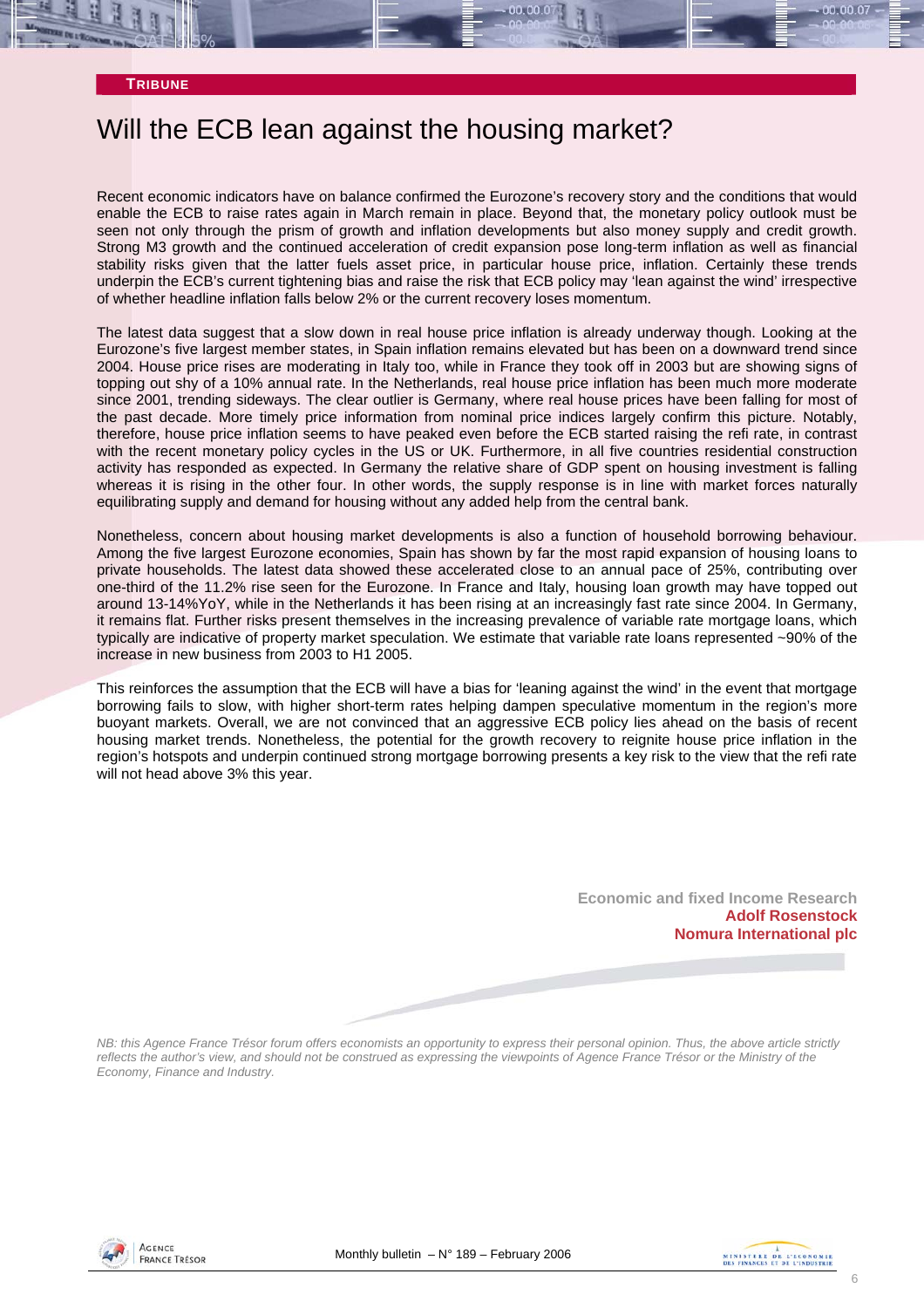<span id="page-6-0"></span>

### **THE FRENCH ECONOMY**

| $\blacktriangleright$ Recent economic indicators |               |            |  |  |  |  |  |  |
|--------------------------------------------------|---------------|------------|--|--|--|--|--|--|
|                                                  |               |            |  |  |  |  |  |  |
| Industrial output*, year-on-year                 | 1.3%          | 11/2005    |  |  |  |  |  |  |
| Household consumption*, year-on-year             | 1.4%          | 12/2005    |  |  |  |  |  |  |
| Unemployment rate (ILO)                          | 9.5%          | 12/2005    |  |  |  |  |  |  |
| Consumer prices, year-on-year                    |               |            |  |  |  |  |  |  |
| all items                                        | 1.5%          | 12/2005    |  |  |  |  |  |  |
| all items excluding tobacco                      | 1.6%          | 12/2005    |  |  |  |  |  |  |
| Trade balance, fob-fob, sa                       | $-3.1$ EUR bn | 11/2005    |  |  |  |  |  |  |
|                                                  | $-2.4$ EUR bn | 10/2005    |  |  |  |  |  |  |
| Current account balance, sa                      | $-4.1$ EUR bn | 11/2005    |  |  |  |  |  |  |
|                                                  | $-3.8$ EUR bn | 10/2005    |  |  |  |  |  |  |
| 10-year interest rate (TEC10)                    | 3.50%         | 01/31/2006 |  |  |  |  |  |  |
| 3-month interest rate (Euribor)                  | 2.547%        | 01/31/2006 |  |  |  |  |  |  |
| EUR/USD                                          | 1.2118        | 01/31/2006 |  |  |  |  |  |  |
| EUR / JPY                                        | 142.17        | 01/31/2006 |  |  |  |  |  |  |
|                                                  |               |            |  |  |  |  |  |  |

*Source: 2006 Budget Bill \*manufactured goods – Source: Insee ; Ministry of the Economy, Finance and Industry ; Banque de France* 





*€bn As a % of GDP Source: Ministry of the Economy, Finance and Industry for more information:*  **2003 2004 2005** General budget balance -56.70 -45.41 -45.15 revenue 221.56 242.99 249.11 expenditure 278.26 288.40 294.26 Balance of special Treasury accounts -0.23 1.53 1.68 **General budget outturn -56.93 -43.88 -43.47**

*[http://www.minefi.gouv.fr/minefi/chiffres/budget\\_etat/](http://www.minefi.gouv.fr/minefi/chiffres/budget_etat/)*





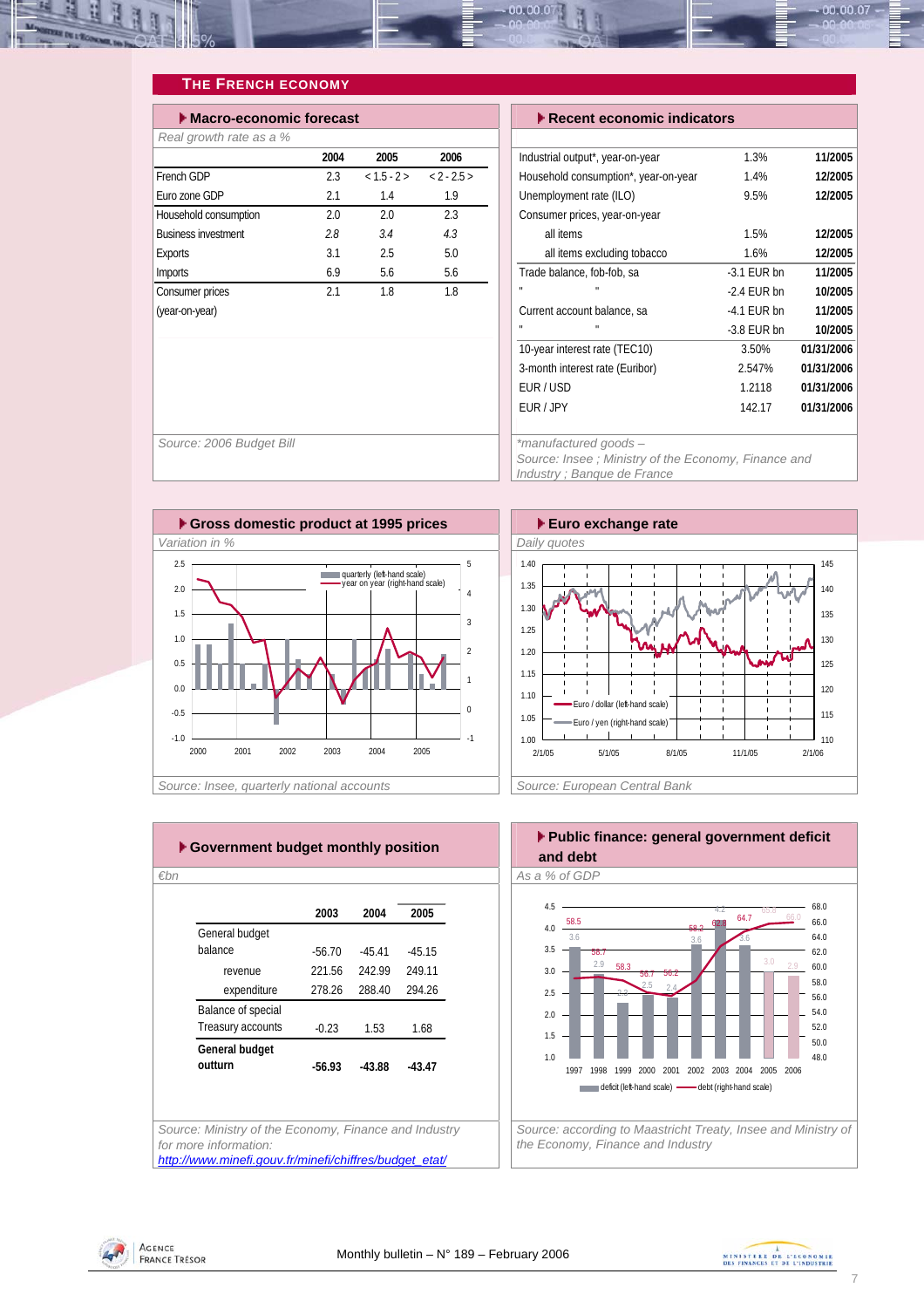<span id="page-7-0"></span>

|    | Timetable for the release of French economic indicators   |    |                                                         |  |  |  |  |  |  |  |
|----|-----------------------------------------------------------|----|---------------------------------------------------------|--|--|--|--|--|--|--|
|    | February 2006                                             |    | <b>March 2006</b>                                       |  |  |  |  |  |  |  |
| 7  | Gross foreign exchange reserves in January                | 7  | Gross foreign exchange reserves in February             |  |  |  |  |  |  |  |
| 10 | Industrial output in December                             | 7  | Central government budget: statement at end of January  |  |  |  |  |  |  |  |
| 10 | Foreign trade in December                                 | 10 | Industrial output in January                            |  |  |  |  |  |  |  |
| 14 | Central government budget: statement at end of December   | 10 | Foreign trade in January                                |  |  |  |  |  |  |  |
| 17 | Industrial Investments: January survey                    | 14 | Consumer prices: final index for February               |  |  |  |  |  |  |  |
| 17 | Payroll employment: provisional results Q4-2005           | 16 | Payroll employment: final results Q4-2005               |  |  |  |  |  |  |  |
| 17 | Wages: provisional statistics Q4-2005                     | 17 | Balance of payments in January                          |  |  |  |  |  |  |  |
| 17 | Balance of payments in December                           | 21 | Household consumption of manufactured goods in February |  |  |  |  |  |  |  |
| 21 | National quarterly accounts: first results Q4-2005        | 24 | Wages: final statistics Q4-2005                         |  |  |  |  |  |  |  |
| 21 | Consumer prices: index for January                        | 27 | Industrial trends: monthly survey for March             |  |  |  |  |  |  |  |
| 22 | Household consumption of manufactured goods in January    | 28 | New building starts in February                         |  |  |  |  |  |  |  |
| 22 | Industrial trends: February survey                        | 30 | Industrial producer prices: February index              |  |  |  |  |  |  |  |
| 28 | Industrial producer prices: January index                 | 30 | Household confidence survey: March survey               |  |  |  |  |  |  |  |
| 28 | Job seekers in January                                    | 31 | Job seekers in February                                 |  |  |  |  |  |  |  |
| 28 | New building starts in January                            | 31 | Net foreign exchange reserves in February               |  |  |  |  |  |  |  |
| 28 | Household confidence survey: February survey              | 31 | Quarterly national accounts: final results Q4-2005      |  |  |  |  |  |  |  |
| 28 | Net foreign exchange reserves in January                  |    |                                                         |  |  |  |  |  |  |  |
|    |                                                           |    |                                                         |  |  |  |  |  |  |  |
|    | Harmonized index of consumer prices - Eurozone (Eurostat) |    |                                                         |  |  |  |  |  |  |  |
|    | Index for January: February 28                            |    |                                                         |  |  |  |  |  |  |  |

 $00.00.0$ 

*Index for February: March 16*





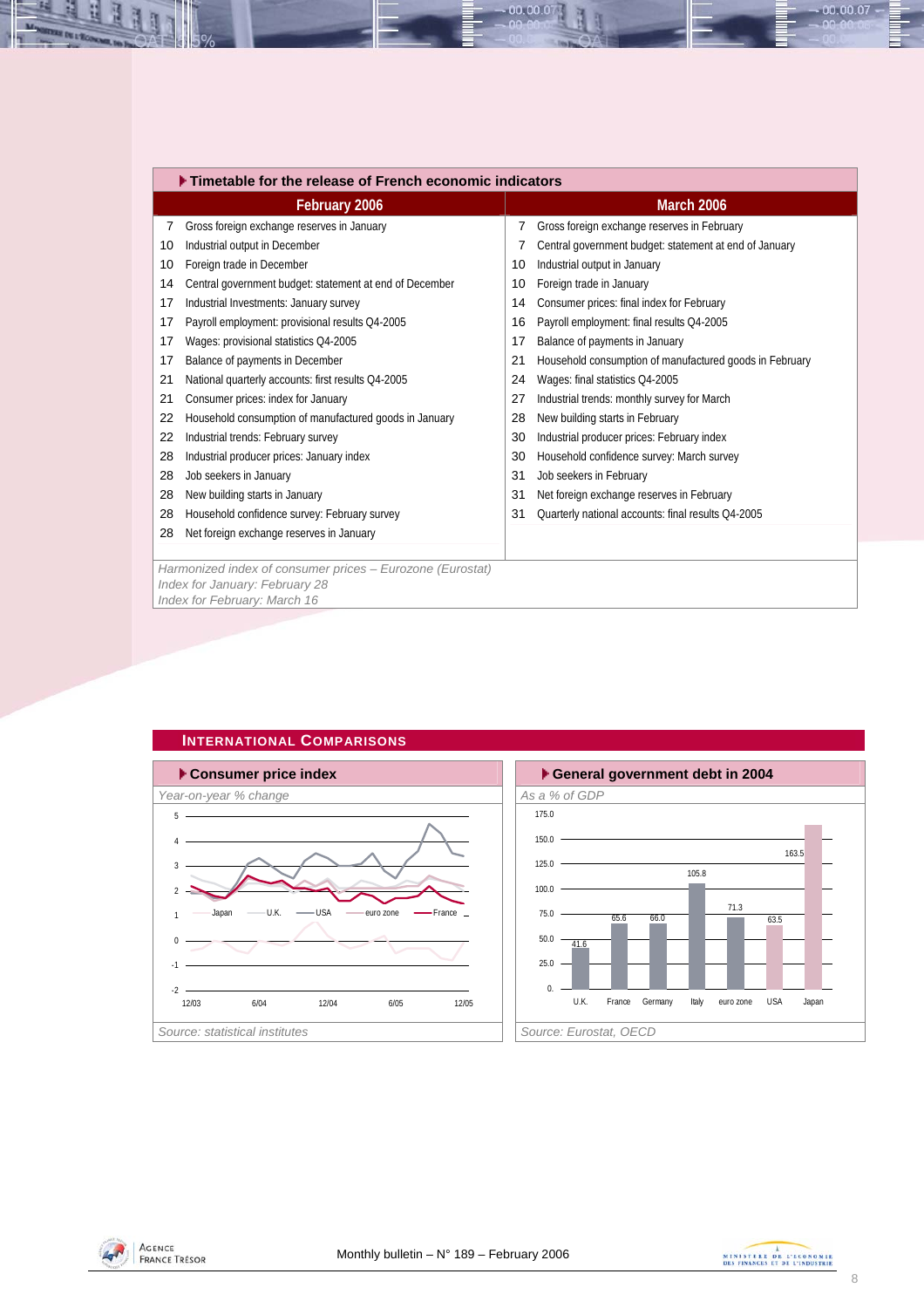#### **FRENCH GOVERNMENT NEGOTIABLE DEBT OUTSTANDING -** *DETTE NEGOCIABLE DE L'ETAT*

 $00,00,0$ 

#### **OAT au 31 janvier 2006** */ fungible Treasury bonds at January 31, 2006*

|                                             |                                                                                                                                                                                                                                                                                                              |                                  |                                                          |                                |                       |                                          |                                                                    |                                                  |                                                            |                                | En euros               |
|---------------------------------------------|--------------------------------------------------------------------------------------------------------------------------------------------------------------------------------------------------------------------------------------------------------------------------------------------------------------|----------------------------------|----------------------------------------------------------|--------------------------------|-----------------------|------------------------------------------|--------------------------------------------------------------------|--------------------------------------------------|------------------------------------------------------------|--------------------------------|------------------------|
| <b>CODE ISIN</b><br><b>Euroclear France</b> | Libellé de l'emprunt /<br><b>Bond</b>                                                                                                                                                                                                                                                                        | Encours / Outstanding            | Coefficient<br>d'indexation<br>indexation<br>coefficient | Valeur nominale/<br>face value | démembré<br>/stripped | <b>CODE ISIN</b><br>Euroclear France     | Libellé de l'emprunt /<br><b>Bond</b>                              | Encours / Outstanding                            | Coefficient<br>d'indexation /<br>indexation<br>coefficient | Valeur nominale/<br>face value | démembré<br>/ stripped |
|                                             | Echéance 2006                                                                                                                                                                                                                                                                                                | 43 218 093 816                   |                                                          |                                |                       |                                          | Echéance 2015                                                      | 44 032 721 793                                   |                                                            |                                |                        |
| FR0000570491                                | OAT 7,25% 25 avril 2006                                                                                                                                                                                                                                                                                      | 18 180 039 415                   |                                                          |                                |                       | 1567 710 000 FR0010163543                | OAT 3,5% 25 avril 2015                                             | 17 919 182 757                                   |                                                            |                                | 21 750 000             |
| FR0000570509                                | OAT 7% 25 avril 2006                                                                                                                                                                                                                                                                                         | 1 091 244 000                    |                                                          |                                |                       | 422 030 000 FR0010195057                 | OAT 3.5% 25 avril 2015 mai 2005                                    | 18 348 910                                       |                                                            |                                |                        |
| FR0000570533                                | OAT 6,5% 25 octobre 2006                                                                                                                                                                                                                                                                                     | 15 102 140 991                   |                                                          |                                |                       | 1 936 940 000 FR0010204198               | OAT 3,5% 25 avril 2015 juin 2005                                   | 9 859 314                                        |                                                            |                                |                        |
| FR0000570541V                               | OAT TEC10 25 octobre 2006                                                                                                                                                                                                                                                                                    | 8 844 669 410                    |                                                          |                                |                       | FR0010216820                             | OAT 3,5% 25 avril 2015 juillet 2005                                | 12 582 178                                       |                                                            |                                |                        |
|                                             | Échéance 2007                                                                                                                                                                                                                                                                                                | 36 408 826 604                   |                                                          |                                |                       | FR0010223545                             | OAT 3,5% 25 avril 2015 août 2005                                   | 11 069 328                                       |                                                            |                                |                        |
| FR0000570574<br>FR0000570590                | OAT 5,5% 25 avril 2007<br>OAT 5.5% 25 octobre 2007                                                                                                                                                                                                                                                           | 21 771 775 424<br>14 637 051 180 |                                                          |                                | 262 480 000           | 645 780 000 FR0010233031<br>FR0010244186 | OAT 3,5% 25 avril 2015 sept 2005                                   | 27 885 945                                       |                                                            |                                |                        |
|                                             | Échéance 2008                                                                                                                                                                                                                                                                                                | 42 188 093 494                   |                                                          |                                |                       | FR0010253195                             | OAT 3,5% 25 avril 2015 oct 2005                                    | 23 755 253<br>16 772 978                         |                                                            |                                |                        |
| FR0000570632                                | OAT 5,25% 25 avril 2008                                                                                                                                                                                                                                                                                      | 24 403 932 367                   |                                                          |                                |                       | 573 110 000 FR0010263285                 | OAT 3,5% 25 avril 2015 nov 2005<br>OAT 3,5% 25 avril 2015 déc 2005 | 15 857 230                                       |                                                            |                                |                        |
| FR0000570665                                | OAT 8.5% 25 octobre 2008                                                                                                                                                                                                                                                                                     | 17 784 161 127                   |                                                          |                                | 4 774 450 000         | FR00101355251                            | OATEi 1,6% 25 juillet 2015                                         | 8 527 407 900 (1)                                | 1.02678                                                    | 8 305 000 000                  |                        |
|                                             | Échéance 2009                                                                                                                                                                                                                                                                                                | 63 752 637 655                   |                                                          |                                |                       | FR0010216481                             | OAT 3% 25 octobre 2015                                             | 17 450 000 000                                   |                                                            |                                | 173 600 000            |
| FR0000570673V                               | OAT TEC10 25 janvier 2009                                                                                                                                                                                                                                                                                    | 9 853 044 498                    |                                                          |                                |                       |                                          | Échéance 2016                                                      | 16 652 000 000                                   |                                                            |                                |                        |
| FR0000571432                                | OAT 4% 25 avril 2009                                                                                                                                                                                                                                                                                         | 18 640 258 371                   |                                                          |                                |                       | 1 739 080 000 FR0000187361               | OAT 5% 25 octobre 2016                                             | 16 652 000 000                                   |                                                            |                                | 1 233 380 000          |
| FR00005714241                               | OATi 3% 25 juillet 2009                                                                                                                                                                                                                                                                                      | 15 415 197 748 (1)               | 1,11612                                                  | 13 811 416 109                 |                       |                                          | Échéance 2017                                                      | 5 323 964 040                                    |                                                            |                                |                        |
| FR0000186199                                | OAT 4% 25 octobre 2009                                                                                                                                                                                                                                                                                       | 19 844 137 038                   |                                                          |                                |                       | 634 450 000 FR0010235176 I               | OATi 1% 25 juillet 2017                                            | 5 323 964 040<br>(1)                             | 1.00566                                                    | 5 294 000 000                  |                        |
|                                             | Échéance 2010                                                                                                                                                                                                                                                                                                | 31 162 742 970                   |                                                          |                                |                       |                                          | Échéance 2019                                                      | 24 611 285 359                                   |                                                            |                                |                        |
| FR0000186603                                | OAT 5,5% 25 avril 2010                                                                                                                                                                                                                                                                                       | 15 311 719 352                   |                                                          |                                |                       | 575 670 000 FR0000189151                 | OAT 4,25% 25 avril 2019                                            | 15 754 000 000                                   |                                                            |                                | 159 290 000            |
| FR0000187023                                | OAT 5,5% 25 octobre 2010                                                                                                                                                                                                                                                                                     | 15 851 023 618                   |                                                          |                                | 2 581 630 000         | FR0000570921                             | OAT 8,5% 25 octobre 2019                                           | 8 844 392 893                                    |                                                            |                                | 4 322 930 000          |
|                                             | Échéance 2011                                                                                                                                                                                                                                                                                                | 42 476 326 682                   |                                                          |                                |                       | FR0000570954 C                           | ETAT 9,82% 31 décembre 2019                                        | 12 892 466 (2)                                   |                                                            | 6 6 9 2 1 5 4                  |                        |
| FR0000570731                                | OAT 6,5% 25 avril 2011                                                                                                                                                                                                                                                                                       | 19 572 445 710                   |                                                          |                                | 899 450 000           |                                          | Échéance 2020                                                      | 8 225 465 500                                    |                                                            |                                |                        |
| FR00100943751                               | OATi 1,6% 25 juillet 2011                                                                                                                                                                                                                                                                                    | 8 848 994 640 (1)                | 1,04253                                                  | 8 488 000 000                  |                       | FR00100505591                            | OAT€i 2,25% 25 juillet 2020                                        | 8 225 465 500                                    | 1,04783                                                    | 7850000000                     |                        |
| FR0000187874                                | OAT 5% 25 octobre 2011                                                                                                                                                                                                                                                                                       | 14 054 886 332                   |                                                          |                                | 608 990 000           |                                          | Échéance 2021                                                      | 9 319 000 000                                    |                                                            |                                |                        |
|                                             | Échéance 2012                                                                                                                                                                                                                                                                                                | 56 387 889 103                   |                                                          |                                |                       | FR0010192997                             | OAT 3,75% 25 avril 2021                                            | 9 319 000 000                                    |                                                            |                                | 285 940 000            |
| FR0000188328                                | OAT 5% 25 avril 2012                                                                                                                                                                                                                                                                                         | 15 654 110 580                   |                                                          |                                | 1521450000            |                                          | Échéance 2022                                                      | 1 243 939 990                                    |                                                            |                                |                        |
| FR00001880131                               | OAT€i 3% 25 juillet 2012                                                                                                                                                                                                                                                                                     | 15 693 958 260 (1)               | 1.08279                                                  | 14 494 000 000                 |                       | FR0000571044                             | OAT 8,25% 25 avril 2022                                            | 1 243 939 990                                    |                                                            |                                | 921 650 000            |
| FR0000188690<br>FR0000570780                | OAT 4,75% 25 octobre 2012                                                                                                                                                                                                                                                                                    | 19 554 122 924<br>5 485 697 339  |                                                          |                                | 379 800 000           | FR0000571085                             | Échéance 2023<br>OAT 8,5% 25 avril 2023                            | 10 606 195 903<br>10 606 195 903                 |                                                            |                                | 7 546 690 000          |
|                                             | OAT 8,5% 26 décembre 2012<br>Échéance 2013                                                                                                                                                                                                                                                                   | 51 501 601 728                   |                                                          |                                |                       |                                          | Échéance 2025                                                      | 8 511 928 118                                    |                                                            |                                |                        |
| FR0000188989                                | OAT 4% 25 avril 2013                                                                                                                                                                                                                                                                                         | 19 137 183 879                   |                                                          |                                |                       | 129 900 000 FR0000571150                 | OAT 6% 25 octobre 2025                                             | 8 511 928 118                                    |                                                            |                                | 3 244 650 000          |
| FR00001889551                               | OATi 2,5% 25 juillet 2013                                                                                                                                                                                                                                                                                    | 14 754 363 400 (1)               | 1,05923                                                  | 13 929 329 230                 |                       |                                          | Échéance 2028                                                      | 12 965 236                                       |                                                            |                                |                        |
| FR00102235601                               | OATi 2,5% 25 juillet 2013 août 2005                                                                                                                                                                                                                                                                          | 10 592 (1)                       | 1,05923                                                  | 10 000                         |                       | FR0000571226 C                           | OAT zéro coupon 28 mars 2028                                       | 12 965 236 (3)                                   |                                                            | 46 232 603                     |                        |
| FR00102330641                               | OATi 2,5% 25 juillet 2013 sept 2005                                                                                                                                                                                                                                                                          | 275 400 (1)                      | 1,05923                                                  | 260 000                        |                       |                                          | Échéance 2029                                                      | 22 356 155 700                                   |                                                            |                                |                        |
| FR00102441941                               | OATi 2,5% 25 juillet 2013 oct 2005                                                                                                                                                                                                                                                                           | 3 188 282 (1)                    | 1,05923                                                  | 3 010 000                      |                       | FR0000571218                             | OAT 5,5% 25 avril 2029                                             | 15 500 880 458                                   |                                                            |                                | 2615470000             |
| FR00102532031                               | OATi 2,5% 25 juillet 2013 nov 2005                                                                                                                                                                                                                                                                           | 4 274 735 (1)                    | 1,05923                                                  | 4 035 700                      |                       | FR0000186413 I                           | OATi 3,4% 25 juillet 2029                                          | 6 855 275 242 (1)                                | 1,11140                                                    | 6 168 144 000                  |                        |
| FR00102632931                               | OATi 2,5% 25 juillet 2013 déc 2005                                                                                                                                                                                                                                                                           | 5 547 761 (1)                    | 1,05923                                                  | 5 237 541                      |                       |                                          | Échéance 2032                                                      | 26 660 181 540                                   |                                                            |                                |                        |
| FR0010011130                                | OAT 4% 25 octobre 2013                                                                                                                                                                                                                                                                                       | 17 596 757 679                   |                                                          |                                |                       | 86 800 000 FR0000188799 I                | OATEi 3,15% 25 juillet 2032                                        | 7 922 181 540 (1)                                | 1,06167                                                    | 7 462 000 000                  |                        |
|                                             | Échéance 2014                                                                                                                                                                                                                                                                                                | 32 145 724 224                   |                                                          |                                |                       | FR0000187635                             | OAT 5,75% 25 octobre 2032                                          | 18 738 000 000                                   |                                                            |                                | 7 087 650 000          |
| FR0010061242                                | OAT 4% 25 avril 2014                                                                                                                                                                                                                                                                                         | 18 039 752 234                   |                                                          |                                | 10 280 000            |                                          | Échéance 2035                                                      | 14 664 000 000                                   |                                                            |                                |                        |
| FR0010112052                                | OAT 4% 25 octobre 2014                                                                                                                                                                                                                                                                                       | 14 105 971 990                   |                                                          |                                |                       | 55 700 000 FR0010070060                  | OAT 4,75% 25 avril 2035                                            | 14 664 000 000                                   |                                                            |                                | 3 236 550 000          |
|                                             |                                                                                                                                                                                                                                                                                                              |                                  |                                                          |                                |                       |                                          | Échéance 2055                                                      | 10 413 000 000                                   |                                                            |                                |                        |
|                                             |                                                                                                                                                                                                                                                                                                              |                                  |                                                          |                                |                       | FR0010171975                             | OAT 4% 25 avril 2055                                               | 10 413 000 000                                   |                                                            |                                | 1 068 400 000          |
|                                             |                                                                                                                                                                                                                                                                                                              |                                  |                                                          |                                |                       |                                          |                                                                    | <b>Total OAT / total fungible Treasury bonds</b> |                                                            |                                | 601 874 739 455        |
|                                             | (1) Encours OAT indexées = valeur nominale x coefficient d'indexation / indexed bonds outstanding = face value x indexation coefficient<br>(2) y compris intérêts capitalisés au 31/12/2005 / including coupons capitalized at 12/31/2005 ; non offerte à la souscription / not open to subscription         |                                  |                                                          |                                |                       |                                          |                                                                    | Encours démembré /stripped outstanding           |                                                            |                                | 51 323 650 000         |
|                                             | (3) valeur actualisée au 28/03/2005 / actualized value at 03/28/2005 ; non offerte à la souscription / not open to subscription                                                                                                                                                                              |                                  |                                                          |                                |                       |                                          | En % des lignes démembrables                                       |                                                  |                                                            |                                |                        |
|                                             |                                                                                                                                                                                                                                                                                                              |                                  |                                                          |                                |                       |                                          | As a % of strippable bonds                                         |                                                  |                                                            |                                | 10,56%                 |
|                                             | OATi: OAT indexée sur l'indice français des prix à la consommation (hors tabac) / OAT indexed on the French consumer price index (excluding tobacco)<br>OAT€i : OAT indexée sur l'indice des prix à la consommation harmonisé de la zone euro (hors tabac) / OAT indexed on the eurozone harmonized index of |                                  |                                                          |                                |                       |                                          |                                                                    |                                                  |                                                            |                                |                        |
|                                             | consumer price (excluding tobacco)                                                                                                                                                                                                                                                                           |                                  |                                                          |                                |                       |                                          | Durée de vie moyenne                                               |                                                  |                                                            |                                | 9 ans et 103 jours     |

*OAT€i : OAT indexée sur l'indice des prix à la consommation harmonisé de la zone euro (hors tabac) / OAT indexed on the eurozone harmonized index of consumer price (excluding tobacco) TEC 10 : taux de l'échéance constante à 10*



00.00.07

*a Average maturity <i>a a a s a s a g years and 103 days 9 years and 103 days* 

<span id="page-8-0"></span>